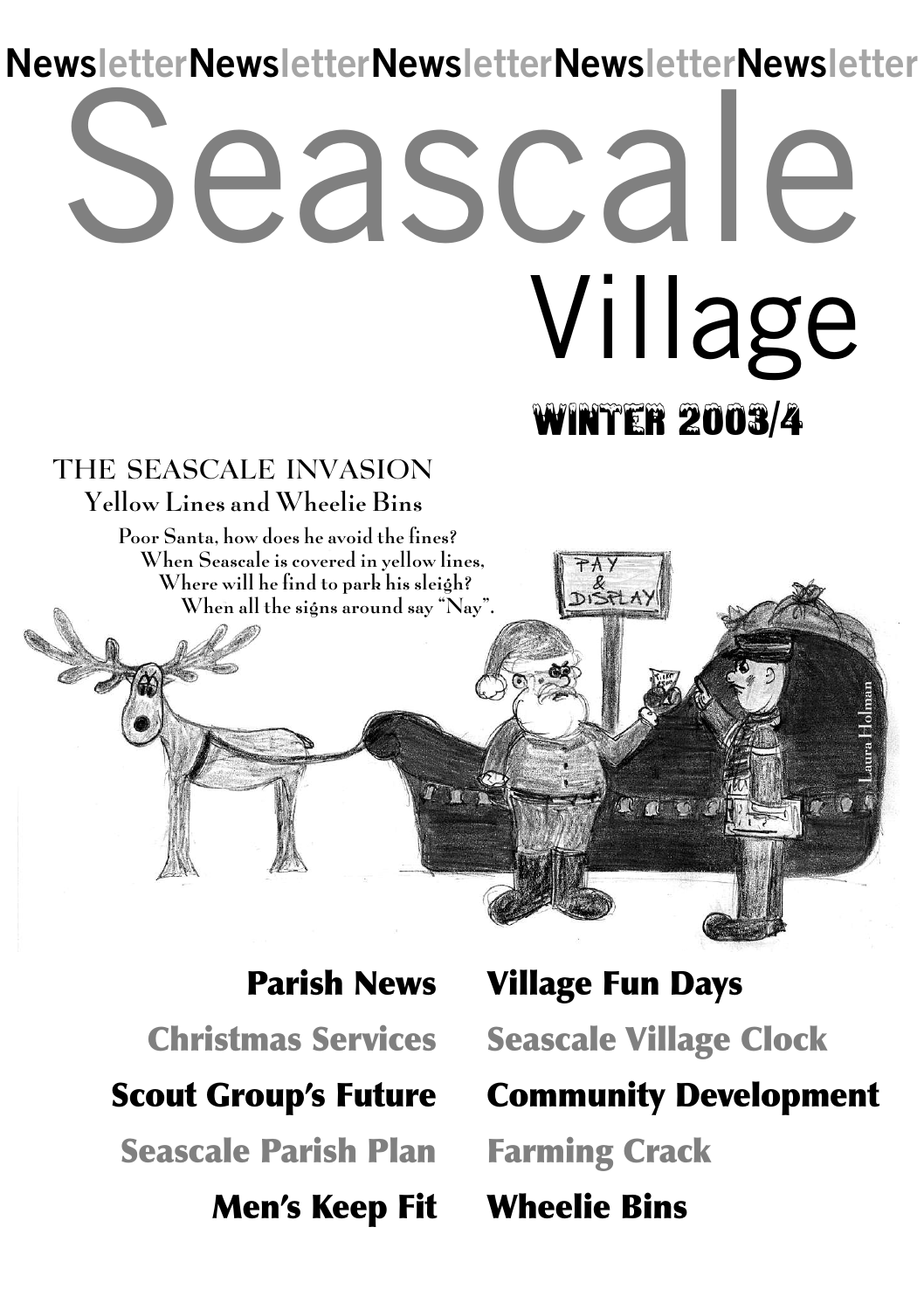# Parish News

#### **Parish news seems to have been dominated by the car park, yellow lines and wheelie bins.**

Whilst most of us agree that recycling and wheelie bins are a step in the right direction, the once-a-fortnight collection for the black bins, especially in the heat of the summer months, seems unhygienic. Seascale has always had a good name for recycling and a large percentage of you have never put cans, bottles and papers in your refuse bins. But we need somewhere to deposit plastic, polystyrene and cardboard.

The yellow lines are causing concern outside the chemist. They needed to be so far down to stop the fire engine being hindered from leaving the fire station but could have been half the length they are. The posts with parking signs are really dangerous at night as there is no street lighting on that side of the road.

Along with the car park charges we have tried to help with these problems but have been unsuccessful so far.

Since our last newsletter Ken Mawson has celebrated 25 years as a Parish Councillor.

Mrs McCrum, our clerk, has resigned owing to family commitments and our new clerk is Mrs Barbara Simcock.

On 14 December the Mayor will switch on the Christmas Lights. We will start the afternoon at 3.00pm in the Sports Hall and after switch-on there will be an organised firework display, followed by refreshments.

The lights will be put up on Saturday and Sunday 6 and 7 December and all the help we can get will be appreciated. The contact for this weekend is Tony Holman on 28941.

We hope you will light up the village in your usual way and brighten everywhere for **Christmas** 

As there are so many new people in the village I have compiled a list of the names of all of our Parish Council  $\blacktriangleright$ 

### **Car Park**

David Moore has worked really hard on our behalf to try and scrap the charges on the seafront car park. Despite the recommendations of the Overview and Scrutiny, of which David is a member, the Executive refused to implement these recommendations.

We will not be giving up the fight as we believe it's detrimental to the life of our village. People don't stand and have a "crack" anymore in the shops or outside. We are losing our community spirit; some people used to come down to the village car park twice or three times a day to collect bread, papers, meat and groceries and come back later to walk on the beach, one of the best amenities in Copeland. Not any more.

**David Moore, Eileen Eastwood** *Copeland Councillors*

### **Large Print**

Would any of our readers appreciate their copy of the newsletter to be provided in larger size print?

If so please contact Trevor on 019467 28449 (trevor@epic.gb.com)

An example of a larger size copy has been placed in the library.

| <b>Fileen Fastwood</b>   | 28653 |
|--------------------------|-------|
| Ken Mawson               | 28278 |
| <b>Bill Harvey</b>       | 28915 |
| Barbara Ramsden          | 28126 |
| <b>Sue Allen</b>         | 28433 |
| <b>Andrew Woolass</b>    | 28218 |
| <b>Vicky Boreno</b>      | 29023 |
| Colin Platt              | 27335 |
| David Moore              | 27674 |
| <b>Bernard Dickinson</b> | 27288 |
| Barbara Simcock (Clerk)  | 27970 |
|                          |       |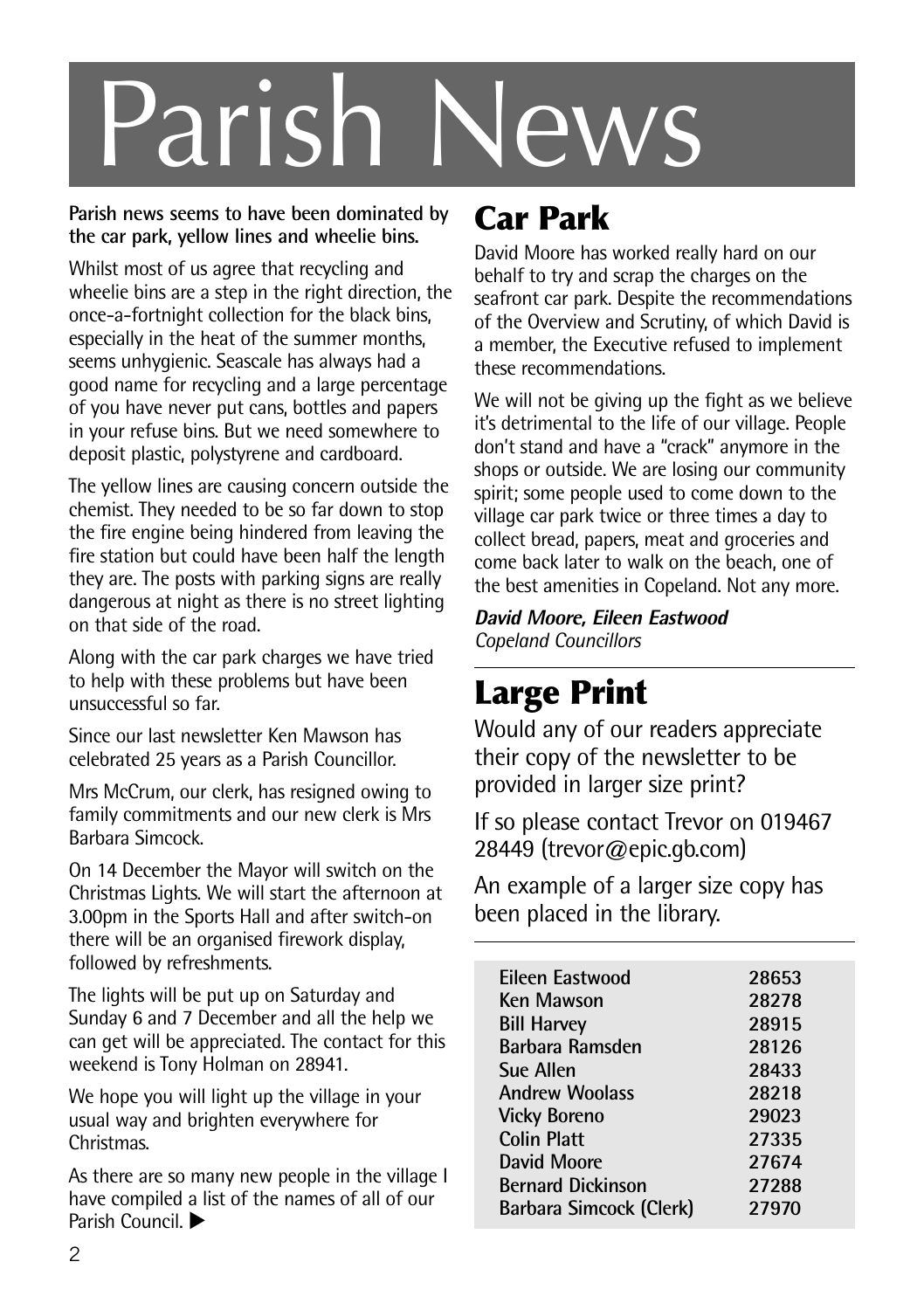# **Seascale Sports Hall**

Now the dark cold nights are here don't forget you have a Sports Hall. Regular fixtures are:

| Event                | Dav                    | Contact  |
|----------------------|------------------------|----------|
| Ladies' Keep Fit     | Monday                 | Karen C  |
| Men's Keep Fit       | Tuesday morning        | Alan Bel |
| Akido                | Tuesday evening        | Karen Po |
| <b>Badminton</b>     | Wednesday and Thursday | Jean Ca  |
| <b>NCH Soft Play</b> | mornings               | Karen C  |

There are facilities for children's parties, ie soft play and bouncy castle.

There are two competition table tennis tables, basketball nets, five-a-side footballs and nets and unihoc sticks and balls.

The summer school run by Copeland was a great success and we hope it will be operated next year during summer holidays.

### **Seascale Horticultural Society**

As part of a new programme of 'Winter Evening Talks' that the society has organised a Christmas Flower Arranging demonstration by Mrs P Crichton to be held in the Golf Club on Tuesday 2 December at 7.30pm.

Future talks will be held on Tuesday 6 January, Tuesday 3 February and Tuesday 2 March; speakers for these have yet to be arranged. Further details will be given on posters which will be displayed around the village nearer the time.

Previous talks have included a talk by Mr T. Magean from Copeland Parks Department and a talk by Mr Robert Batty on Rhododendrons.

### **Arch Hill**

Very little progress on its development has been made to date. I'm trying to get permission from Network Rail to turn Arch Hill 'wasteland' into a garden and seating area. Network Rail does not like being rushed – more in the next Newsletter.

#### **Barbara Ramsden**

Karen Clucas 0780 305 2028 Alan Bell 28761 Karen Polmear 28392 Badminton Wednesday and Thursday Jean Caulfield 28435 Karen Carter 01229 774427

#### **Contacts on Sports Hall Committee**

| Jenny McClements | 28201 |
|------------------|-------|
| Myrtle Harvey    | 28915 |
| Eileen Eastwood  | 28653 |

#### **Committee Members**

Bernard Dickinson, Alan Bell, Pat Kirkham and Walter Worsnop

New Members on the Committee would be welcome!

### **Christmas Celebrations at Seascale Churches**

**Sunday 14 December**

**6.30pm at St Joseph's Church** – United Christingle Service.

#### **Sunday 21st December**

**6.30pm at St Cuthbert's Church** – United Village Carol Service.

**Christmas Eve 4.30pm at St Cuthbert's** – The Crib Service. **5 to 6pm at the Methodist Church** – Informal 'drop in' Communion. **11.30pm at St Cuthbert's** – Midnight

Communion.

**Christmas Day 10.00am at St Cuthbert'**s – Christmas Family Communion with hymns. **St Joseph's Christmas Mass** – time to be announced. **10.00am at the Methodist Church** – Christmas

Family Worship.

Contact for contributions to the next Seascale Newsletter is the Editor, Lois Holman, tel: 019467 28941. e-mails to: newsletter@epic.gb.com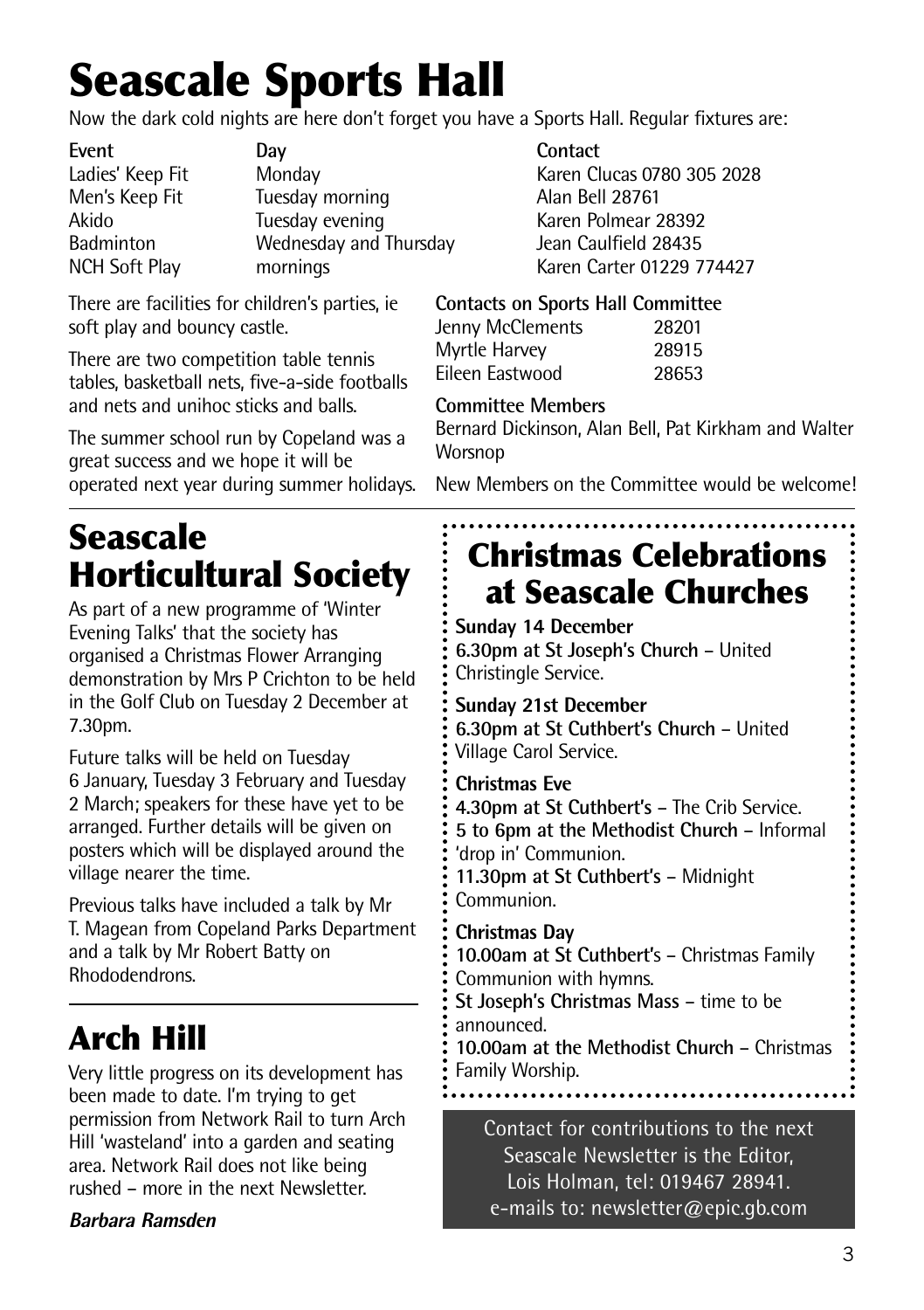## **Seascale Community Development Centre**

#### **Credit Union**

Seascale Community Development Centre is setting up a collection point for Egremont and District Credit Union. Members save a regular amount each week or month and the collective savings of the Credit Union provide working capital from which loans can be made to members. At the moment we are encouraging children to join the scheme, and although they will not be able to borrow money they will experience the benefits of saving on a regular basis.

Anyone who lives or works within our area, and is aged between 16 and 65 years, is eligible to join as an adult member.

- This group is owned and run by its members.
- All profit is returned to members or is used for their benefit.
- $\blacktriangleright$  Members may withdraw their savings after giving the appropriate notice.
- Interest charges on loans is 1% per month (to cover running costs)
- } Loans may be used for any purpose.
- } All transactions are conducted in strictest confidence

We hope that you will give this initiative your support by saving with the Credit Union

Anyone interested in saving or in volunteering to help at the collection point or simply to find out more details contact Janice Eccles or Maureen Hogg on 019467 21003/28403.

#### **Cyber Cafe**

Facilities for the 13 to 17 years age group in Seascale are almost non-existent. Following the success of the Cyber Café run by Valley CDC Whitehaven we are hoping to set up a similar scheme here in Seascale.

We have excellent premises and can provide a meeting place where refreshments can be purchased. Our facilities include unlimited Internet access through broadband and a network system where interactive games can be played.

We are opening our doors on Friday 28 November from 7.00pm onwards to give you the opportunity to look round. We will have a suggestion box and you are invited to post your ideas.

The setting up and future success of this venture is totally dependent on the response we get from you – first and foremost this is a venue for you to meet and decide what you want to do.

This invitation is open to all interested parties, teenagers, parents and willing volunteers.

### **West Cumbria Hospice at Home**

West Cumbria Hospice at Home provides nursing and counselling care at home for patients with a life threatening illness and their carers. We also provide Day Centres, Drop In Centres and a specialised Lymphoedema Service. The Hospice works closely with the existing services provided by other statutory and voluntary organisations and our Medical Director provides specialist medical information and advice. We aim to provide a Hospice standard of care within the patient's own home and ease the burden of the carers.

All our services are provided free of charge to patients and their carers living in the West Cumbria area. We always need items for tombola and bric-a-brac stalls and volunteers to help out at fund raising events. If you can help in any way please contact Anne Bell on 019467 28482.

Anne would like to thank everyone for their support at the Fun Day at Calder House Hotel in July, which raised over £2,100 for the Hospice.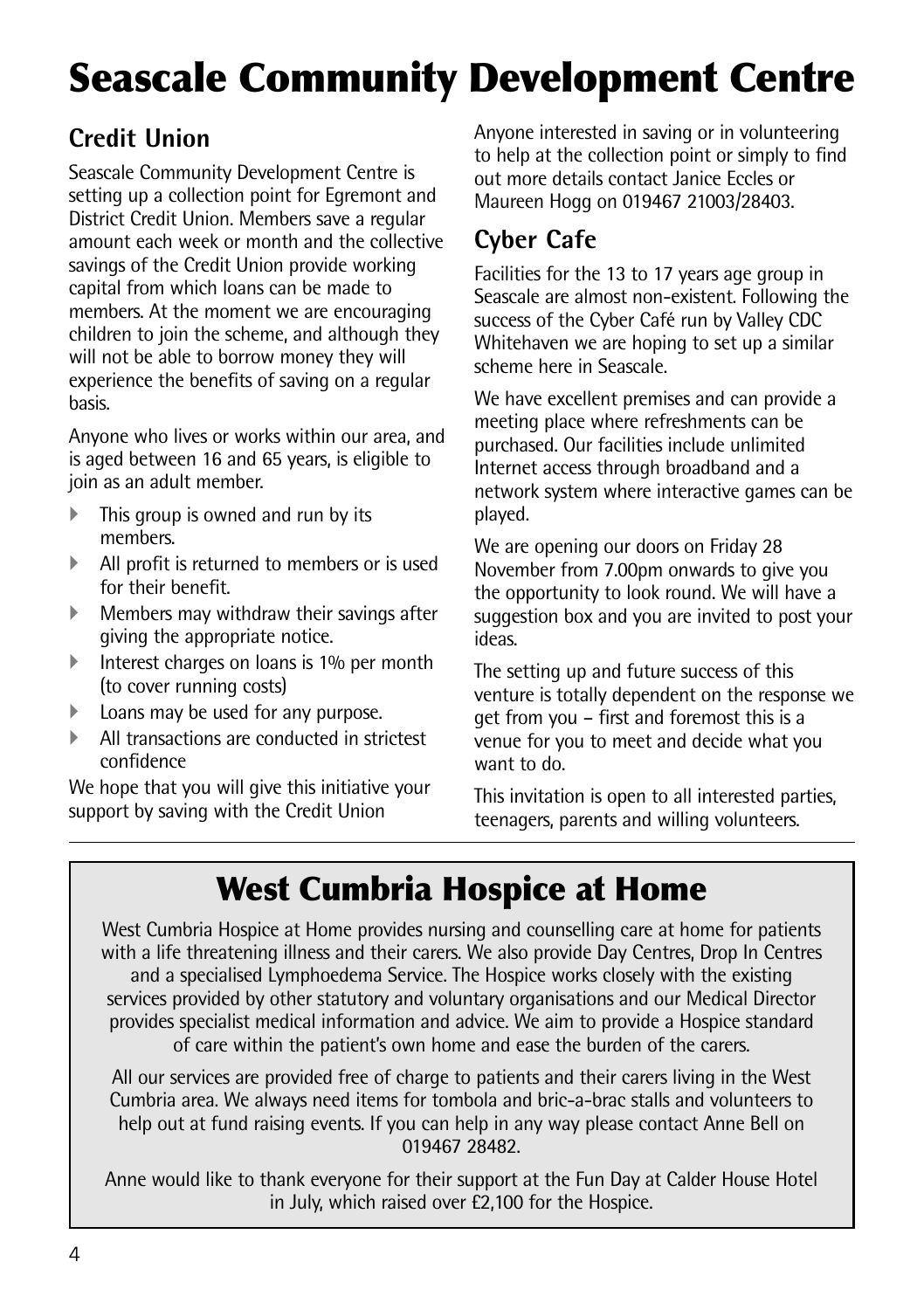## **The Dell**

The Dell is almost finished. The only thing left to do is to widen the path from the junction of the Dandy Path and Marble Arch to the Wheelchair Park. This will require 2' x 2' or 3' x 2' paving slabs – funding for the slabs and labour has yet to be raised.

Our grateful thanks must go to:

**Proven Trust, Cockermouth Seascale Parish Council Mr W. Worsnop, Seascale Neighbourhood Forum Health Action Zone Friends of the Lake District Rural Regeneration Cumbria British Nuclear Fuels Ltd Copeland Borough Council**

Without their financial support the project would never have been completed.

Our thanks also to our contractors:

- ●**O'Connor Fencing, Moor Row, for erecting the bollards round the Dell, relining the stream and creating the wheelchair park and seating area.**
- ●**David Poole for building the sandstone walls.**
- ●**British Polythene Industries, Dumfries, who supplied the bollards and the seats which are made from recycled farm plastic.**

Last but not least thanks to my colleagues on the **Parish Council and Amenities Society** who gave me a lot of encouragement and support and who must have been, deep down, fed up with the words 'The Dell'!

#### **Barbara Ramsden**

*Chair of Seascale Amenities Society*

### **SEASCALE PARISH PLAN**

In 1995/96 the Parish Council, with the help of many in the village, delivered questionnaires to every household in the village and analysed the results. The results from this survey, your views on the village, its facilities and improvements/additions you wanted to see, have been used several times by the Parish Council to obtain funds for improvement projects. These results are now well out of date

There is now an opportunity to draw up a new Parish Plan – a statement on the village now and a plan for the future. There is funding and help available to do this, and it usually starts with a survey of residents' opinions. Producing a Parish Plan will give the Parish Council valid survey data to use if further funding is required for improvements. Preference is likely to be given to funding applications from parishes where a Parish Ī Plan has been drawn up, as part of the government's plan to increase community involvement in local democracy. Many other communities are in the process of producing a Parish Plan. Some have already done so – ranging from a one- or two-page report, to dossy brochures describing their town/village.

**BUT**, production of a Parish Plan has to have good community support and involvement, usually via a Steering Committee of residents | and parish councillors. So the Parish Council needs to know if anyone in the village would  $\blacksquare$ be interested and prepared to help in the production of a Parish Plan – without your involvement we can't go ahead.

**If you would like to be involved/can help in any way (helping to devise a questionnaire, delivering/collecting surveys, typing, organising or being part of a steering committee), please write your details in the form alongside and leave it in the box marked 'Parish Plan' in the library or Post Office.** If there is enough interest in producing a Parish Plan, a meeting will be arranged to plan the way forward. If you would like further information please ring Eileen Eastwood – 28653 or Sue Allen – 28433. **<sup>S</sup>**

**with:**............................................................................................................................................ **n c e ffer assista** ī **o – I c a n P LA N RIS H** п **PA** Ï  $\blacksquare$ **E A S CA L E** Ī Ï

..................................................................................................................................................................................................................................................................................

**e:**.....................................................................................................................................................................**P**

**dress:**..............................................................................................................................................................................................................................................................

**h o n e N u m** <u>ه</u>

**er:**......................................................

.<br>.<br>.<br>.<br>.

**Na m**

**A d**

5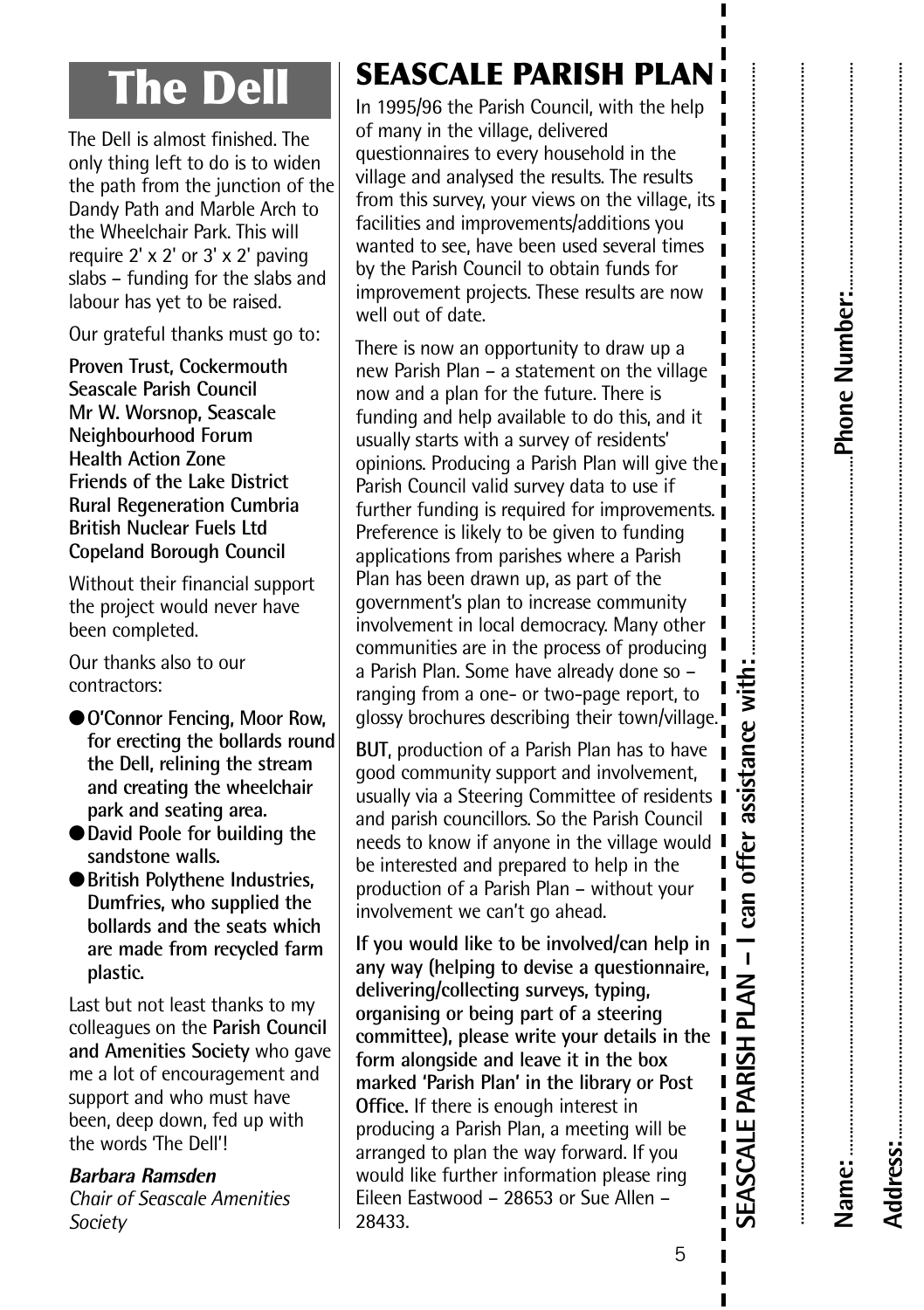### **Seascale School Year 6 Pupils**

As part of their preparations for moving to Wyndham School in September, interschool football and netball games were organised at the end of last season for the John Wilson commemorative trophies.

Teams who took part were from Seascale, Beckermet, Thornhill, Ennerdale and Bookwell. Prior to play commencing, the pupils were assembled and requested that during the games they speak to at least one other pupil whom they did not know – this was a great success.

Our football team had a mixed day – winning two games and losing two games.

The girls' netball team, under their coach Mrs E Jackson, Deputy Head Teacher, who was the principal organiser for the day, won all their matches and took the trophy for the second successive year.

Every pupil who took part received a commemorative medal, which concluded a very enjoyable day.

In the current season both football and basketball teams are doing well. Seascale football team drew with Harecroft and won against Gosforth and Eskdale, whilst Seascale basketball team also had a win over Gosforth.

#### **J. Watson**

### **Cricket Club**

The Cricket Club had another very successful season in 2003. The first XI finished third in division II of the Cumbria Cricket League just outside the promotion places. They actually broke the 12 year-old league record for most runs scored by a team in a season.

Two teams were fielded in the West Cumbria Midweek Cricket League. The senior team finished runners-up in the league. The junior team continued the club policy of bringing youngsters on fielding a healthy number of juniors each week.

On the junior front, under-11 and under-13 teams were entered in the local junior league and there are plans next year to add an under-15 team. Anyone interested in playing next season can contact Captain Steve Brown on 28352 or Club Chairman Andy Lee on 28292.

### **Seascale School Childcare Questionnaire**

At Seascale Primary School we aim to provide facilities for the whole community. Our CDC runs courses for adults who often need crèche facilities and we are keen to forge stronger links with Playgroup through the benefits of extended childcare.

Please look at the attached questionnaire to see if any of the categories would benefit you, or if these do not meet your requirements please feel free to let us know what provision you would require.

Please return completed questionnaires to Seascale School.

### **Date for your 2004 diary**

Plans are already in place for next year's Village Charity Fun Day to be held on 10 July 2004. It promises to be full of surprises! ❈ New and bigger attractions ❈ Commencing 12 noon until 4.30pm ❈ Fun for all the family

A night of spectacular entertainment is planned for the evening which will be a ticketed event for the over 18s. Look out for full information in the next edition of the Seascale Newsletter.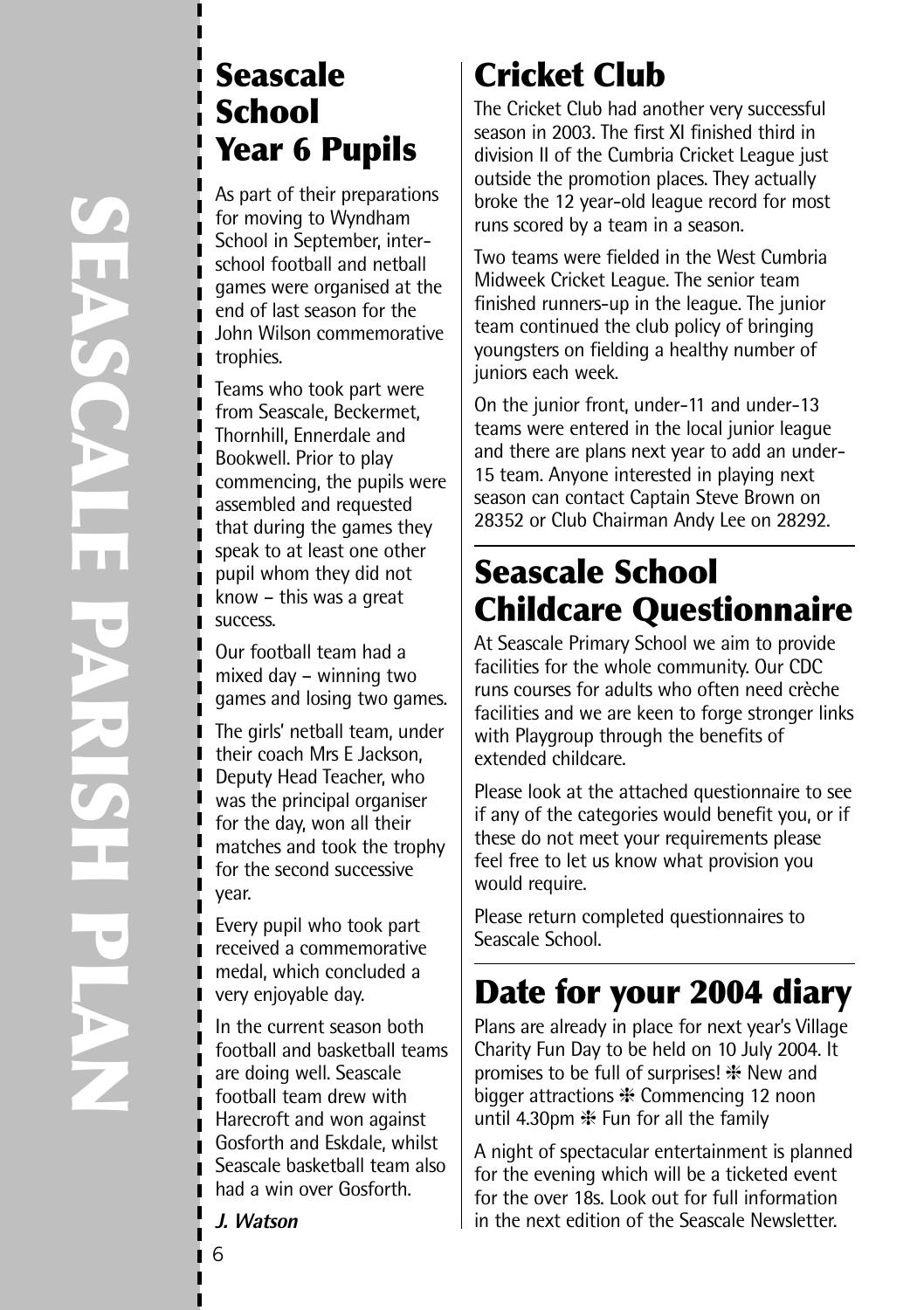# **Seascale Men's Keep Fit Class**

Members of the Seascale Men's Keep Fit Class work only as hard as their wishes and bodies allow during the programme of exercises. (We don't compete for the Body of Britain Award!). After the exercises we have a very informal game of indoor hockey, which doesn't pay much attention to any rules, or to the score-line. Those who wish to then finish off with a relaxing mug of coffee and a good chat.

The group meets at the Sports

Hall at 10.30 each Tuesday morning and the full sessions end at around 12.30, but members can, of course, leave earlier if they need to. There are no age restrictions – membership is open to any male who would like to combine improved

### **Seascale Bowling Club**

Another season came to a close in the middle of September. Even though the weather was still good for bowling, the winter maintenance had to be carried out and as volunteers do this work, we had to give way to them and let them get busy on the green and surrounding areas which have looked splendid all summer.

The club had a very good season; we have two teams in the West Cumbria Mixed Triples League which consists of 16 teams from Maryport in the north to ourselves in the south of the county. The "B" team finished runners-up in the league and the "A" team finished as



THE NEW MEMBER

fitness with good fellowship. The only charge is a nominal £1 for each meeting actually attended. To find out more just come along on a Tuesday morning.

We look forward to seeing you.

runner-up in the league knock-out cup for the second consecutive season. The Gents had a team in the Wigton Top Nine Competition, which they won through to the quarter finals, to be narrowly beaten by Workington Low Green. This Competition attracts very good teams from as far afield as Glasgow and Manchester and for Seascale to win through to the quarter finals they had to be on top form.

The Club's AGM was scheduled to be held on 19 November in the pavilion, followed by a social evening.

*Dressing Rooms Soft Furnishings by Liz Poole* Curtains, Blinds, Swags & Tails, Loose Covers, Bedspreads, Head-Boards, Table Linen, Upholstery **Tel: 019467 28791 · 27 Coniston Avenue, Seascale**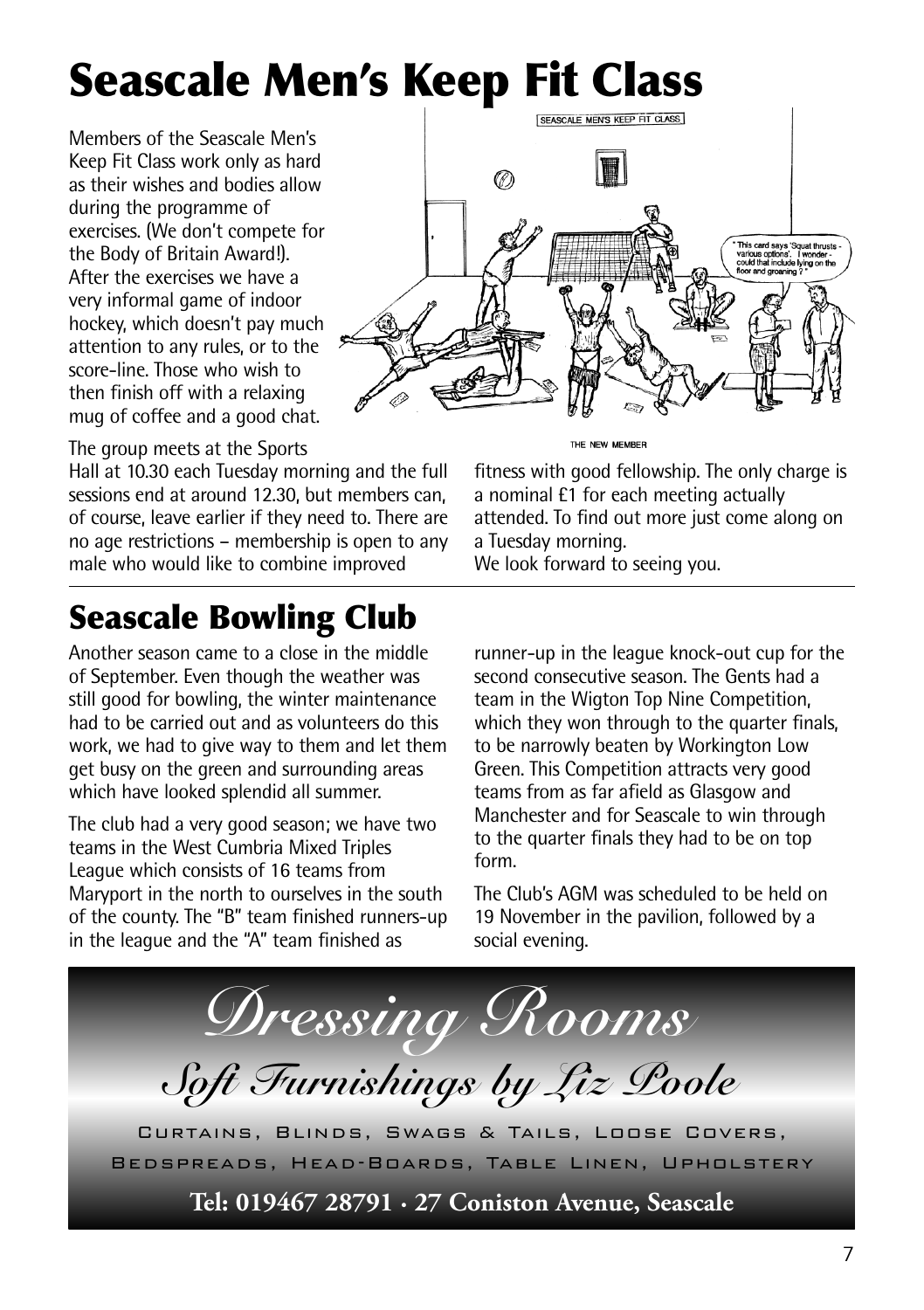### **Local Democracy Week**

A special thank you to Councillor Eastwood and Councillor Moore, who kindly came into school and talked to all the junior children who took part in 'Local Democracy Week'.

All children thoroughly enjoyed the afternoon, asking lots of questions concerning the Parish Council.

#### **European Health and Safety Week**

Thank you to Hertel Services for sponsoring our European Health and Safety week, where pupils designed posters on the theme of 'Hazardous Substances in the Home'.

Congratulations to Katie Edwards and Helen Willey on their winning posters.

#### **Inter Schools Cross Country Competition**

Well done to the Cross Country squad who took part in inter-schools Cross Country competition held at Wyndham. Seascale School won the trophy for the Year 3 and 4 team. Well done to all who took part.

#### **School Council Bring and Buy Sale**

The School Council will be holding a Bring and Buy sale on Friday 28 November, from 3.15pm to 4.15pm. Donations of cakes and items in good condition for sale would be most appreciated. All funds raised will go into the School Council's own account and will go towards developing the school grounds.

# **SEASCALE SCHOOL** Seascale Village Fun Day

**12 July 2003 saw the second Seascale Village Charity Fun Day, now firmly established as an annual event held at Calder House Hotel.**

Blue skies and glorious sunshine ensured a perfect

summer's day.

Midday saw the arrival of Copeland's Mayor and Mayoress, George and Esther Clements, arrive in style by horse-drawn



carriage. Played in by Egremont Town Band they made their way to the entertainment marquee to open the afternoon festivities.

Entertainers included singer Adam Charles, the return of popular Jazz trio Ragtime Rascals, and Martiny's Magic Show thrilled the youngsters. Sideshows and craft stalls kept everyone amused and interested throughout the day.

In support of our friends at West Cumbria Hospice at Home, the event raised an astonishing £2,112 for the charity.

The finalé of the day saw the release of 500 balloons filling the afternoon sky. The prize of a fabulous trip in a hot air balloon went to a lucky winner visiting from Preston – Cath Reay.

Our thanks go to the many businesses who support this event, my loyal band of committee members from the Fun

Day group for their untold support and hard work, and finally to all the many villagers of Seascale for making your day so successful.

**Steve Ainley** *Chairperson, Seascale and Calder House Village Fun Day Group*

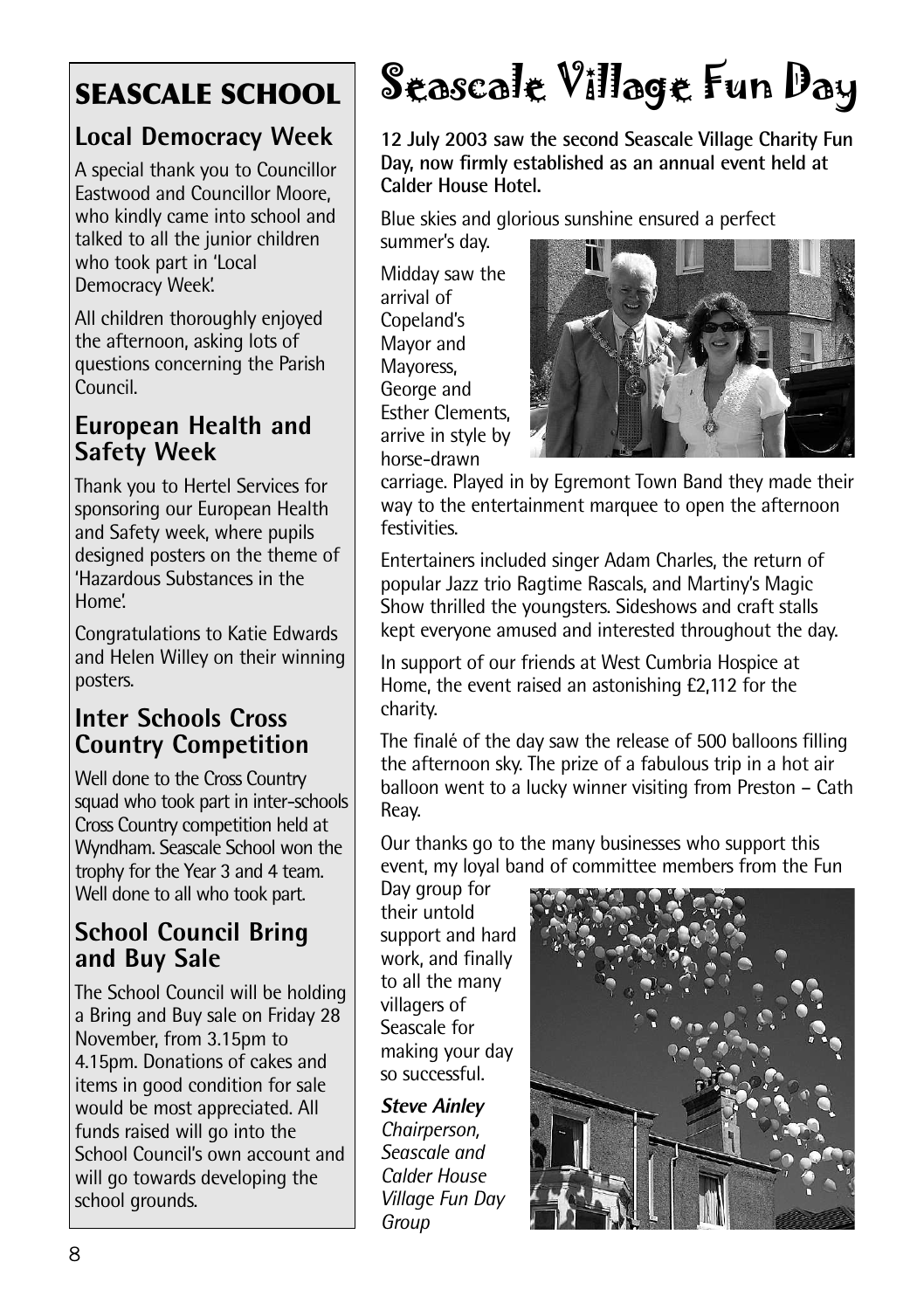## **Future of 2nd Seascale Scout Group**

**For many years, Paul Woodhouse and Janet Fleet have worked hard to keep Scouting alive in Seascale, running both Cubs and Scouts. However, sadly they have decided that the time has come whereby they can no longer continue, and have announced that they will retire at Christmas. We will miss them both for all the hard work they have put in, and send them all our best wishes for the future.**

There are still youngsters who want to be Cubs and Scouts in Seascale, and it would be very sad if the group had to fold – but if that is to be avoided, we need adult support. I am prepared to be the Group Scout Leader – a far cry from the evening 43 years ago when I first joined the group as a Cub! We will need leaders and assistants for each section. If we can get several, it eases the pressure to be there each week and allows shift patterns to be accommodated. Helpers and skills instructors are also very much welcome, as again they help

spread the burden and we can use them as they are able to offer.

However, none of these can function without parental backing – we need somewhere to meet, and that costs money. We need equipment which has to be bought, maintained and stored, insurance and capitation has to be paid for, we need publicity, and all the organisational back-up to provide an active and attractive program for the youngsters. The Group needs to be rooted in the village, and to take an active part in its life. If you are willing to help in any way, then do let me know – we'll always try and accept all help offered.

I am writing this a couple of weeks ahead of publication,

so the situation is, as they say, fluid. Things will, I hope, have moved on by the time you read this.

#### **Current progress is:**

- Open meeting at Windscale Club which gave hope that support may be forthcoming.
- Plans to open a Beaver Colony (6 to 8 years) in the Group – we already have volunteers.
- } Plan to hold a meeting of parents to try and form a Group Executive Committee to provide the back up.
- $\blacktriangleright$  From that, we hope to approach potential leaders.
- Myself prepared to be Group Scout Leader.

Scouting has not died in the village, but we need your help to ensure that it survives.

**Graham Worsnop**

### **A little bit of sun**

I often wish at Christmas, I could go to sunny climes. Out of reach of snow and ice, before the busy times. I have picked the holly before the berries are all eaten, This I do to get the mistle thrushes beaten.

The cards are bought, the paper too, What ever else is there to do? Oh, yes the cake, that's on its way, A pudding I bought yesterday.

Our Christmas tree is plastic, sounds horrible I know, But when lit up, with lots of lights, it gives a pretty glow. A turkey I have ordered, quite large, but it will do, Plenty on the day I hope, and then a meal or two.

We have looked at lots of shops but decided what the heck, To give a little present, and a personal cheque. That's all, I think we've finished, earlier this year, It pays to get organised. Oh, I must remember beer.

An e-mail arrived this morning, and this is how it begun We are going to Egypt for Christmas, to get a bit of sun!

**Pam Davis**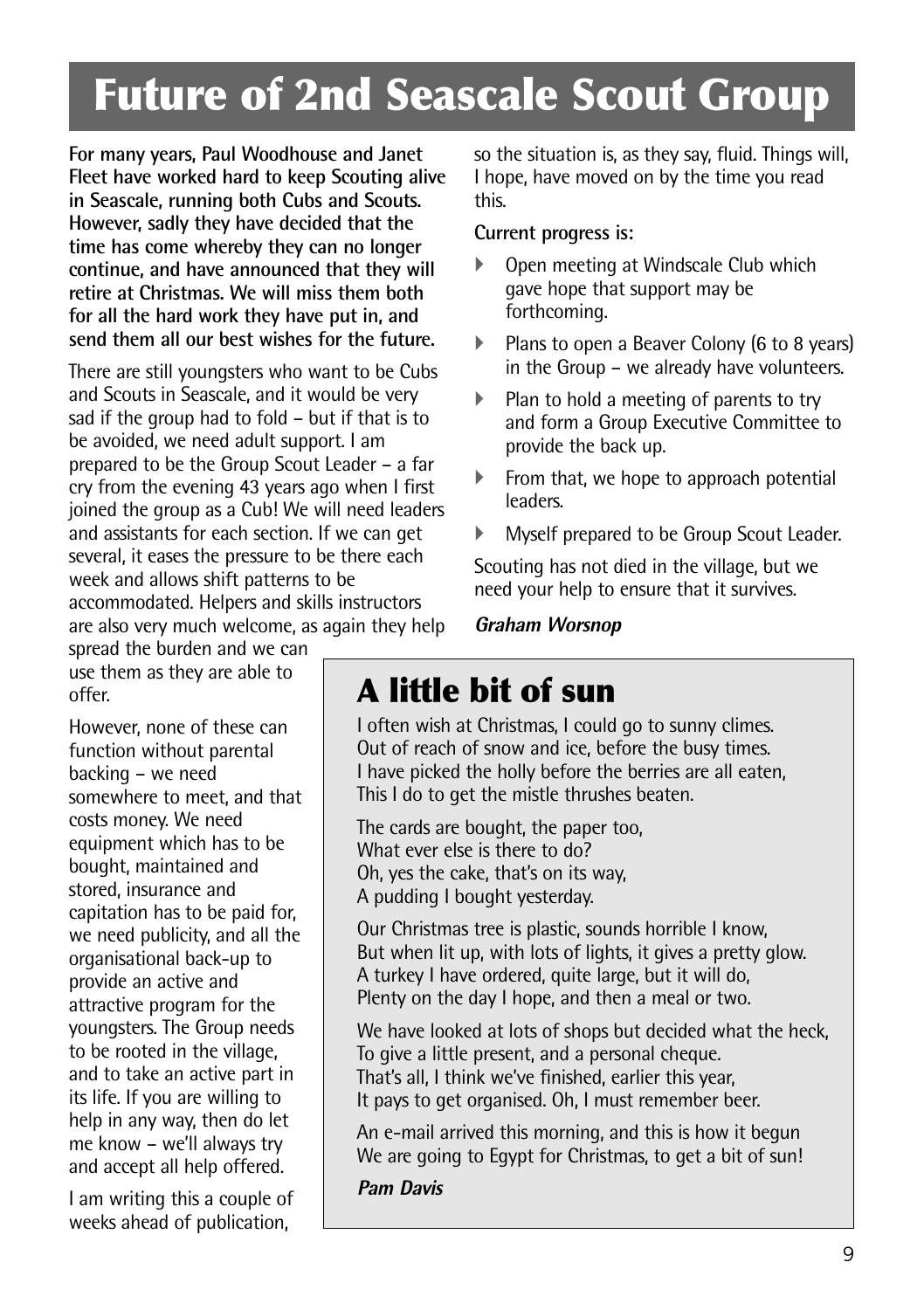# *FARMING CRACK*

In this part of the country we have had only the best summers for a long time. All the n this part of the country we have had one of crops have been gathered in record time – quality and quantity have been extremely good. Other parts of the country have not been so lucky; there have been some serious droughts especially in the south east. Most of Europe and most of America have also suffered, resulting in a worldwide shortage of grain and other foods. This will certainly mean higher prices for cattle foods in the coming winter. They are also forecasting bread, potatoes and other vegetables becoming dearer.

Dairy farmers are still struggling to make ends meet with milk prices falling into the teens of pence per litre produced, while all the costs keep going up and up. The forecast is that one third of dairy farmers will leave the industry in the next two years. The Co-op, Britain's biggest dairy farmer, has announced this week that it is going out of milk production. Farmers are protesting to the milk factories at the moment to try and get a better deal. Supermarkets are buying cheese at around £2000 per tonne and selling it out again at £7000 per tonne – quite a profit I think you will agree. If they were to pay just £2200 the extra £200 would enable a lot of farmers to survive. Most of the milk produced in our area goes into making cheese because of the distances involved in transporting it into the larger towns and cities for liquid sales. It said on the radio the other morning that dairy farmers milk the cows and the dairy companies milk the farmers. I agree.

#### **Wildlife**

The article in the last newsletter about bird life created a lot of interest, several people complaining that the sparrow hawk had killed a lot of birds in their gardens. A couple of people even asked how to get rid of them – but this would be illegal as they are a protected species. One of the sparrow hawks regularly patrols around here generally just after dawn

and again at about dusk in the evening. You often see one being buzzed by lots of small birds; whether they are trying to scare it off or just trying to warn others I do not know. It seems a pretty brave action.

Once again a pair of swallows has had a very late hatch of eggs. The four young just started flying on 10 September so it would take a miracle for them to fly back home. They left here on the last day of October. Most of the other swallows left early at the end of August. The swifts had just one hatch of eggs and left at the end of July – the soonest I have ever known. Is that a warning of a bad winter to come, I wonder? Swallows got caught up in some massive storms when they were leaving Africa to come here and a large number perished. I found one of them dead in our yard the day after they arrived – very sad when you think it had taken six weeks for them to fly 2000 miles to reach here. They generally return to where they were hatched. Last year one got left behind and was seen around the golf club area until December.

A couple of weeks ago a red squirrel ran across our yard – the very first time I have seen one in Seascale. (We spied one over two years ago in a garage at the top of The Banks – TRP.) The other night it was in the tractor cab and seems to be making itself at home. Sightings have also been made in the Lingmell area. One possibility is that the dreaded grey squirrel has driven them out of their normal habitat. The grey ones are a lot larger in size and take all the food the red ones live on. They also fight the small red ones out of any area they move into. Cumbria was free from greys until about 18 months ago, unlike most of the rest of the country. Now they appear to be spreading fast with colonies at Muncaster and Holmrook. How they have travelled so far, so fast, is remarkable. At this rate the red squirrel will soon be extinct. The red one is the natural British variety, a beautiful little creature with its busy tail and bright little eyes, while the grey was introduced from America many years ago. **Ken Mawson**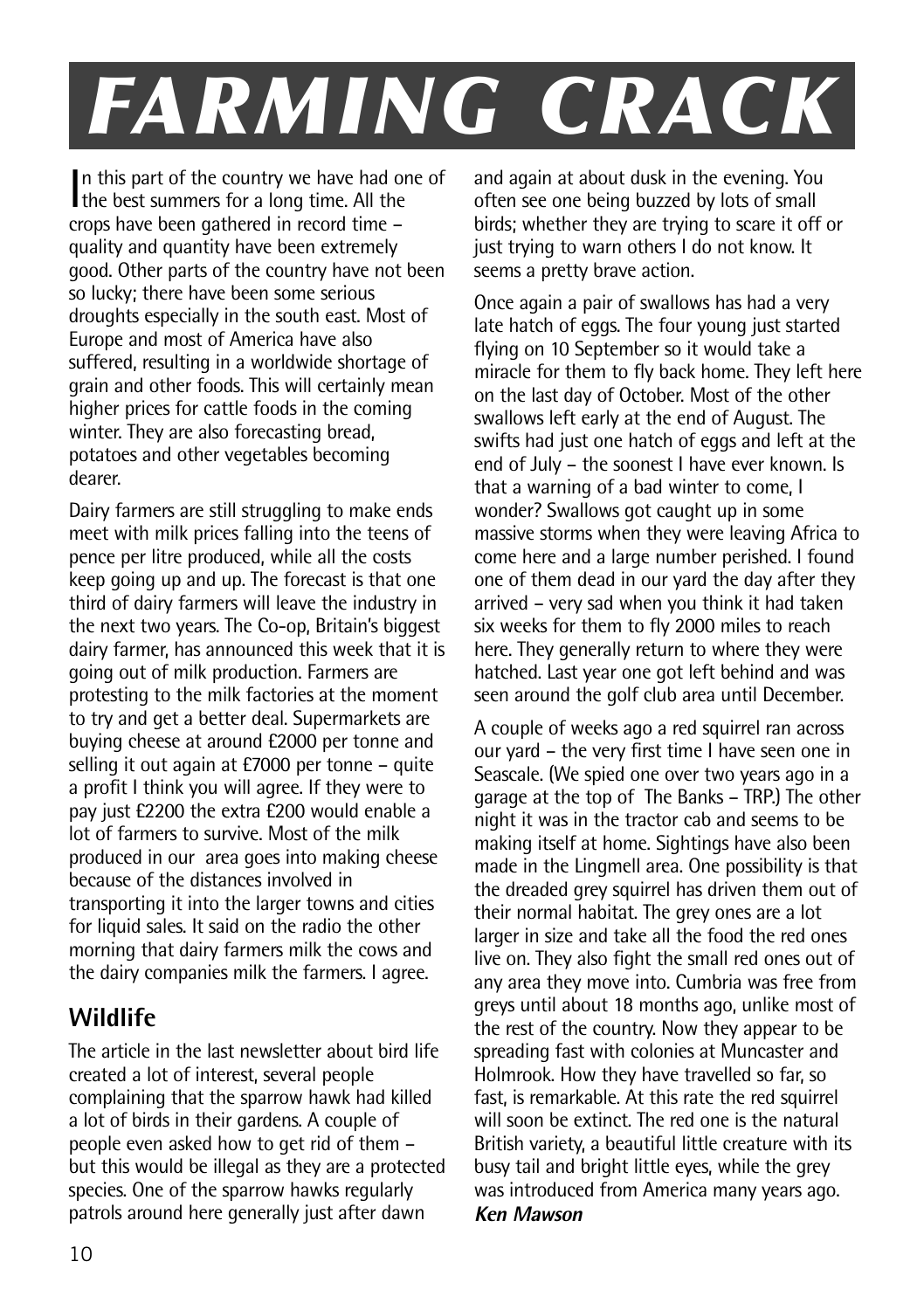# **Seascale Village Clock**

#### **Thank you.**

In the Summer Edition of this Newsletter I wrote an article about the Village Clock which was given by the people of Seascale in May 1937 to celebrate the Coronation of George VI & Queen Elizabeth, and mounted on St Cuthbert's Church.

I said that the Church had funded recent work to the clock movement and winding gear but could not afford the high level maintenance required to the Dial Motion Works (Hands and associated Gearbox). I explained that the local Neighbourhood Forum had granted us £250 towards the total cost of £505 +VAT. Your response was excellent with some very generous donations bringing in £325.50 and thus making a total of £575.50.

I am pleased to report that on Tuesday 4 November the remaining work was carried out by Cumbria Clocks of Dacre, the Church funding the balance of the VAT.

Thank you to all those who contributed. Whether or not you are a churchgoer you are welcome to visit inside the church and see the oak casing and dedication plaque as well as other features of the Church, such as its historic pipe organ, stained glass windows, oak carvings

and wonderful pitch pine roof and pews. The Church is kept locked but the location of keys is shown on the notice board.

Should anyone still wish to contribute towards future clock upkeep the fund is always open. Donations should be sent to the church Treasurer, Mr Alan Whittaker, Pheasant Lodge, Cross Lanes, Seascale made payable to St Cuthbert's Church PCC where they will be kept in the restricted fund referred to above.

#### **Tom H Jones**

*Secretary, St. Cuthbert's Parochial Church Council*

**One of the founder members of the Newsletter Committee, Mrs Jean Charles, is leaving the village and moving to pastures new.**

**The Committee would like to take this opportunity to thank Jean for all her hard work and wish her well for the future.**

**Jean not only helped towards putting the newsletter together but also in delivering it. So... if anybody is willing to help out with deliveries the Committee will be delighted to hear from you.**

**Please contact any Committee Member.**



**Seascale Post Office:** Personal Banking Facilities. Deposits and Withdrawals without charges for LloydsTSB, Barclays, Smile, Cahoot, Coop Alliance and Leicester, National Savings.

**Seascale Post Office:** One stop travel shop. 0% commission on all foreign currency. Passport checking. Competitive Holiday Insurance. E111 forms.

**Seascale Post Office: Open at Lunch Time Monday to Friday 9:00 to 5:30 Saturday 9:00 to 12:30 49 Gosforth Road Seascale CA20 1PQ 019467 28218**